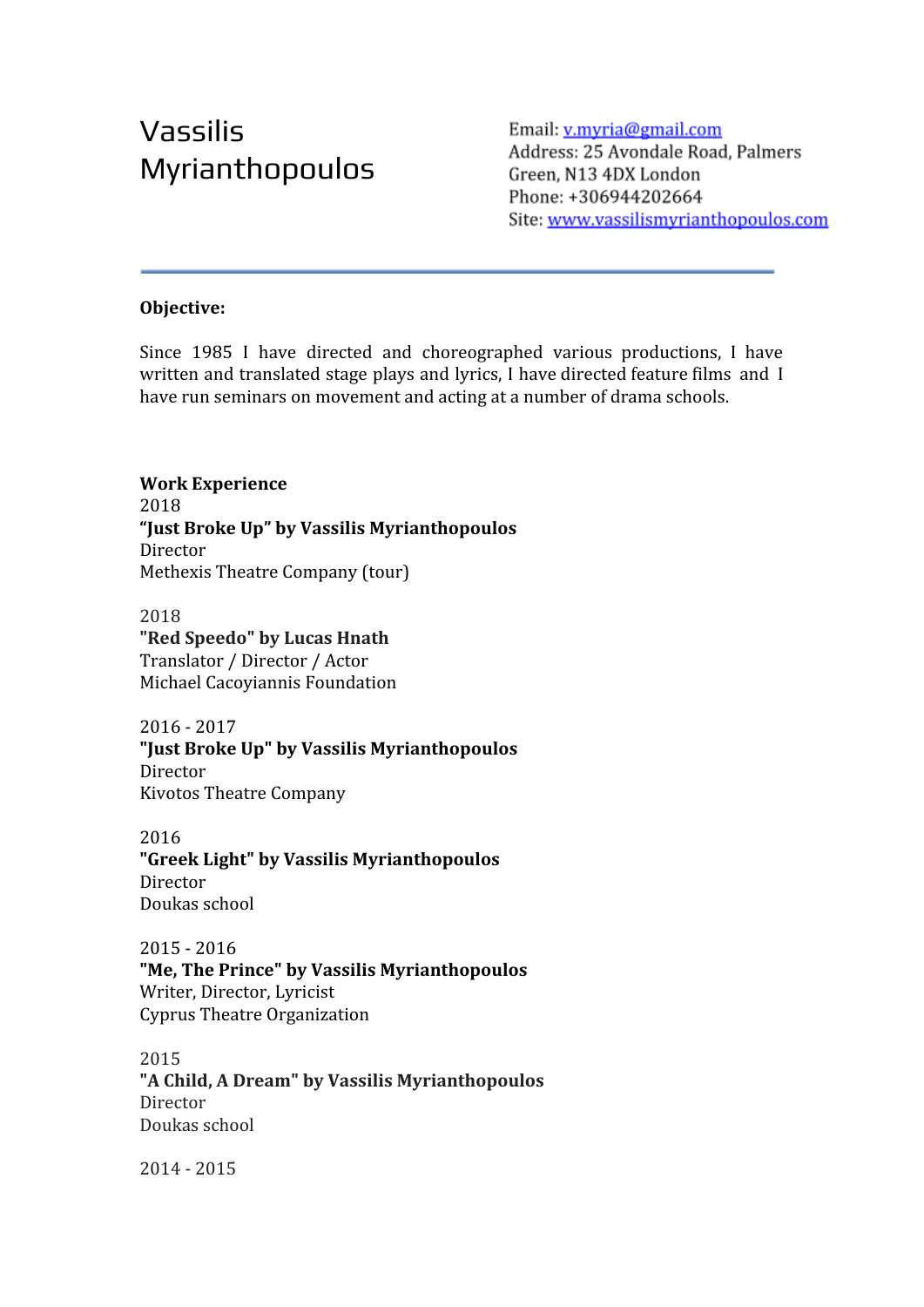#### **"Tonight We Dine At Iokastis"**

Script Writer, Director ODEON S.A. GR

## 2014 - 2015

**"Cooking With Elvis" by Lee Hall** Director Stathmos Theatre

## 2015

**"L' Emmerdeur" by Francis Veber** Director Athinaika Theatre

# 2014

**"Through A Child's Eyes" by Vassilis Myrianthopoulos** Director Doukas school

#### 2013 - 2014

**"Crazy Anthony" by Penelope Delta** Director Cyprus Theatre Organization

#### 2013

**"Un Fil A La Patte" by Georges Feydeau** Director Omada Drassis

#### 2011

**"Gentlemen Prefer Blondes" book by Joseph Fields – Anita Loos, lyrics by Leo Robin, music by Jule Styne** Director Act theatre, Cyprus (tour)

# 2011

**"The Vintner's Luck" by Elizabeth Knox (theatre adaptation by Vassilis Myrianthopoulos)**

Director Backstage Festival Badminton Theatre

#### 2010 **"New Me" musical show with Katy Garbi** Director Polis stage

2009 **"Red" musical show with Sia Koskinas**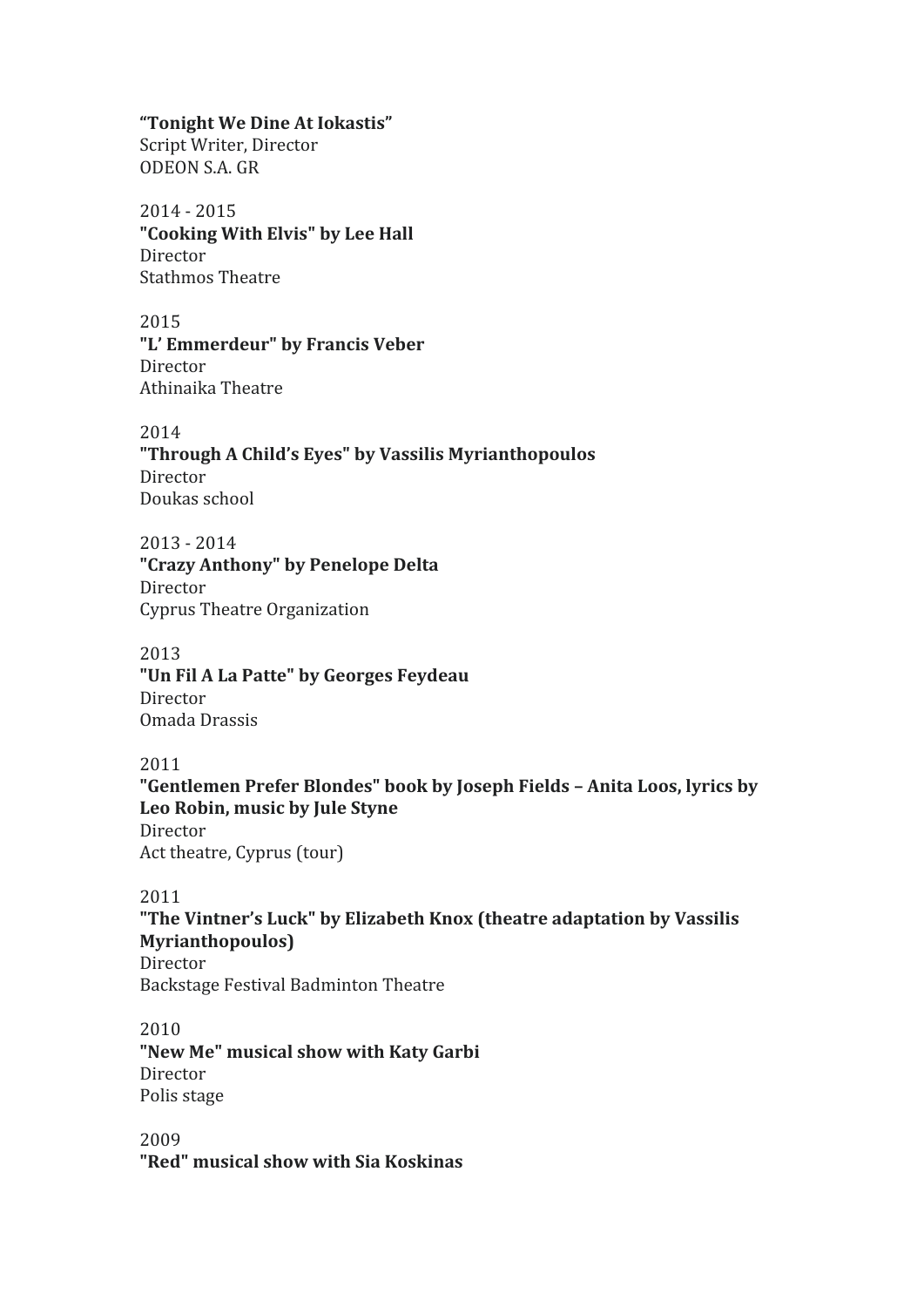Director Half Note

2008 - 2009 **"Soula Ela Xana"** Scriptwriter, Director ODEON S.A. GR

2007 - 2008 **"Play On", by Rick Abbot** Director Broadway Theatre

2007 - 2008 **"Just Broke Up"** Scriptwriter, Director ODEON S.A. GR

2006 - 2007 **"The Fourposter" by Jan De Hartog** Director Athinon Theatre

2005 - 2006 **"The Magic Pillows" by Eugene Trivizas** Director Veaki Theatre

2006 **"Love In E Flat" by Norman Krasna** Director Lampeti Theatre

2004 - 2005 **"The Prince And The Puppet", by Mark Twain** Director Avanti Theatre Company

2003 - 2004 **"Iliad", by Homer (theatre adaptation for children)** Director Avanti Theatre Company

2004 **"Assemblywomen" by Aristophanes** Director, Choreographer Kozani Municipal Theatre (tour)